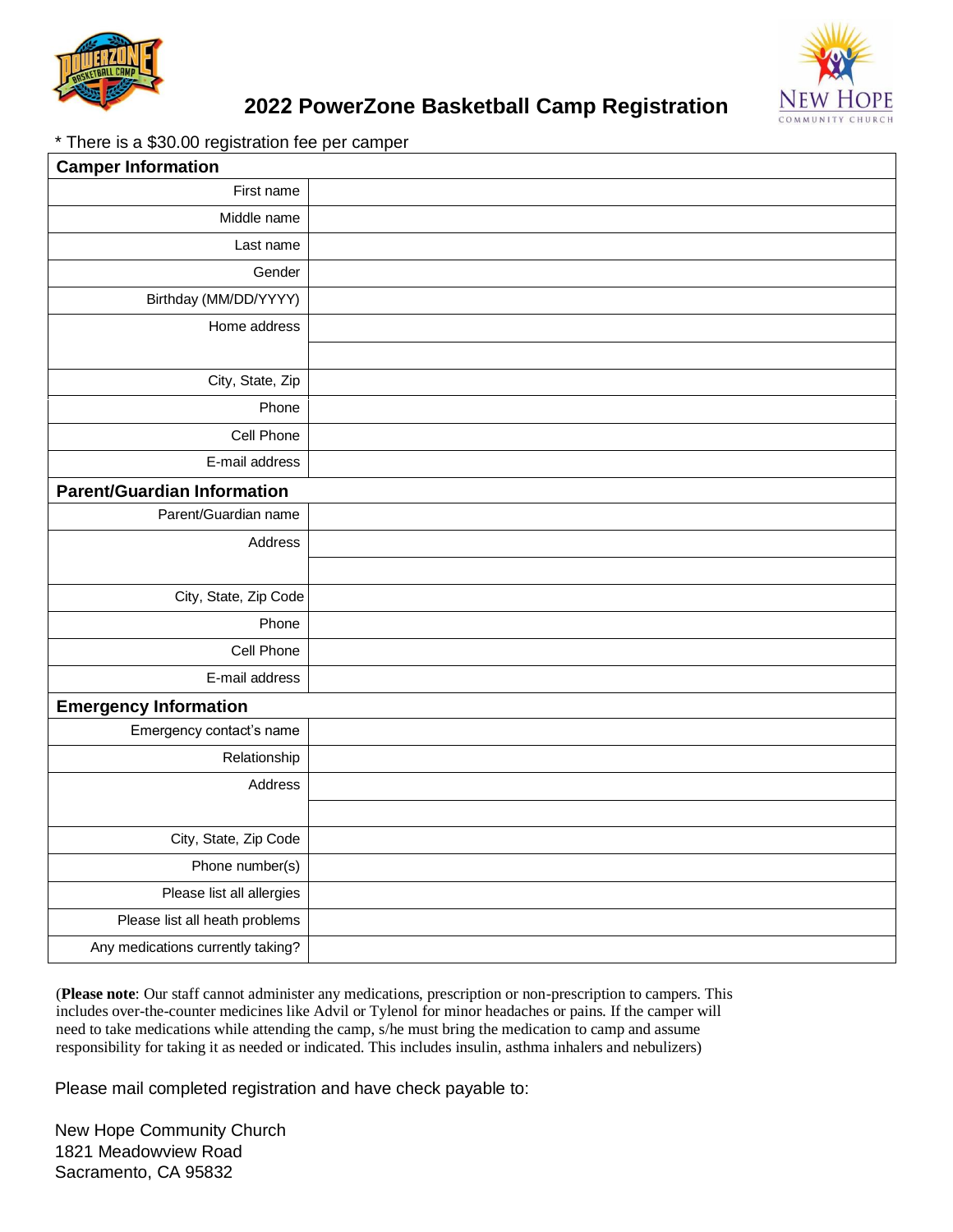#### **AGREEMENT TO PARTICIPATE AND WAIVER/ASSUMPTION OF RISK**

#### **This is a release of liability and assumption of risk agreement. Read it carefully and sign below. Completion is necessary in order to participate. I understand this activity is optional and voluntary. \_\_\_\_\_ (parent's initials)**

Camper Name: \_\_\_\_\_\_\_\_\_\_\_\_\_\_\_\_\_\_\_\_\_\_\_\_\_

I am aware that the above named participating in the PowerZone Basketball Camp ("activity") can involve MANY RISKS OR INJURY including, but not limited to, property damage, bodily injury, personal injury, and death.

In consideration of New Hope Community Church ("Church") permitting the above named to participate in the PowerZone Basketball Camp, I hereby voluntarily assume all risks associated with the participation and release the Church, its members, employees, volunteers or other representatives from all liability for injuries and damages arising out of or in any way related to the above named activity or arising from traveling to and from the Camp, whether said damages, injury or loss is due to negligence or not.

I further agree to indemnify and hold harmless the Church, its members, employees, volunteers or other representatives from any liability, lawsuit, cost, expense or claim of any type whatsoever (including attorney's fees) for any harm, injury or death arising out of or in any way related to the above named activity (including any heat related injuries or death).

I understand and agree to accept all the rules and requirements of the activity, including safety rules and regulations. I understand, and agree, and grant the Church the right to terminate my participation in the activity at any time and for any reason.

This agreement shall be binding upon my heirs, decedents, successors, executors, assignees, legal representatives, and all family members. The provisions of this agreement including, but not limited to, my waiver of liability and my assumption of rush shall survive this agreement.

I THE UNDERSIGNED, HAVE READ THIS AGREEMENT AND UNDERSTAND THAT IT IS A RELEASE OF ALL CLAIMS AND THAT I AM VOLUNTARILY ASSUMING ALL RISKS AND WAVING ANY AND ALL CLAIMS ARISING OUT OF OR IN ANY WAY RELATED TO THIS ACTIVITY AND/OR CLASS. I AGREE TO HOLD THE CHUCH (MEMBERS, EMPLOYEES, VOLUNTEERS, AND REPRESENTATIVES) HARMLESS AS SET FOURTH ABOVE. I AGREE THAT NO ORAL REPRESENTATION, PROMISES, OR INDUCEMENTS, NOT EXPRESSLY CONTAINED HEREIN HAVE BEEN MADE AND THAT THIS DOCUMENT CONSTITUTES THE ENTURE AGREEMENT PERTAINING TO THE SUBJECT MATTER CONTAINED HEREIN.

This agreement shall remain effective from June 27, 2022 to July 1, 2022.

Signature \_\_\_\_\_\_\_\_\_\_\_\_\_\_\_\_\_\_\_\_\_\_\_\_\_\_\_\_\_\_\_\_\_\_\_\_\_\_\_\_

Date \_\_\_\_\_\_\_\_\_\_\_\_\_\_\_\_\_\_\_\_\_\_\_\_\_\_\_\_\_\_\_\_\_\_\_\_\_\_\_\_